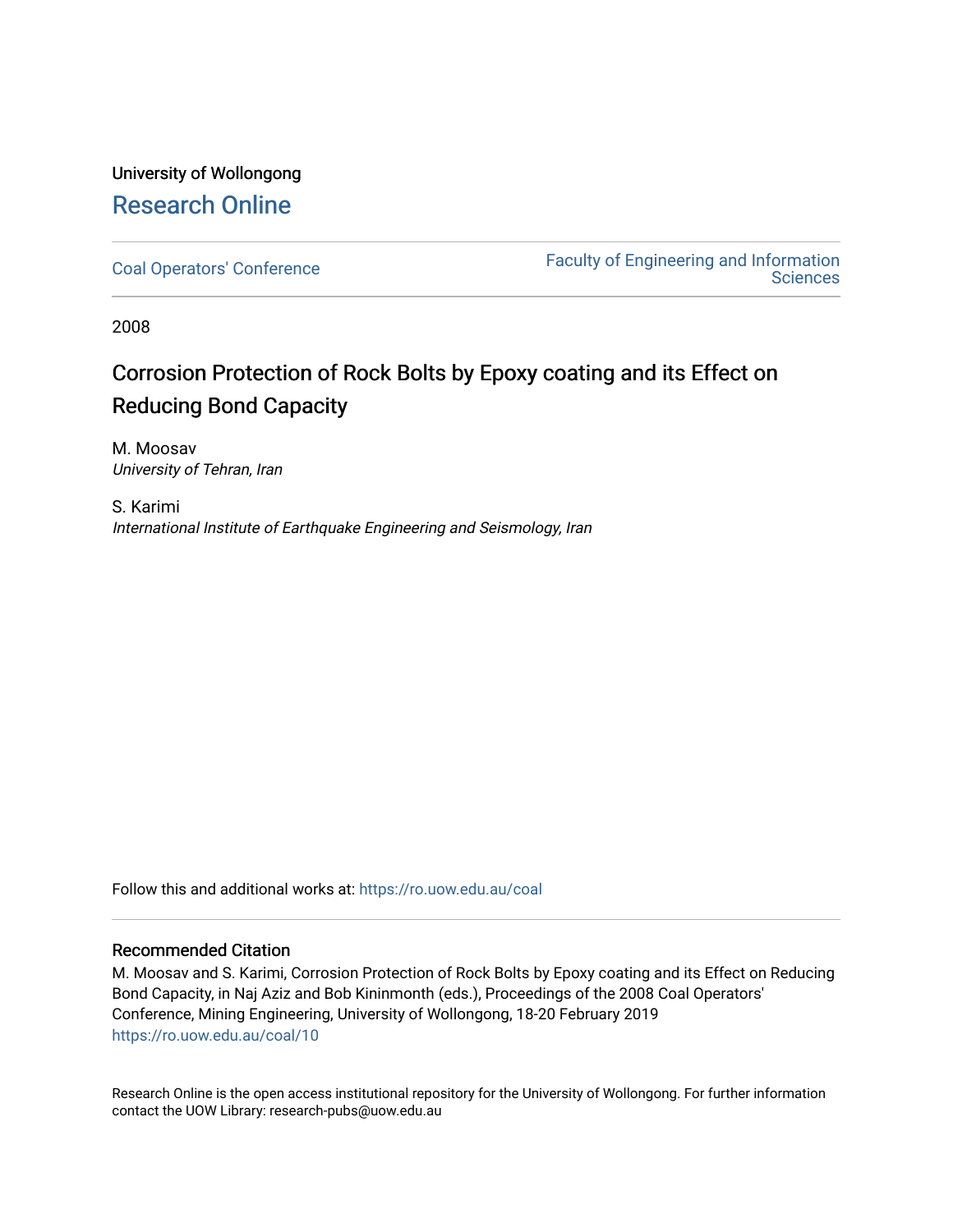# **CORROSION PROTECTION OF ROCK BOLTS BY EPOXY COATING AND ITS EFFECT ON REDUCING BOND CAPACITY**

# **Mahdi Moosav**<sup>1</sup> **and Sepideh Karimi**<sup>2</sup>

*ABSTRACT:* Corrosion protection of fully grouted rock bolts has been the subject of considerable research in recent years. Corrosion protection is studied focusing on quantitatively determining how much encapsulation coating affect the bolt/resin bond capacity. Resin coating results in reduction of rib height and in turn causes a decrease in interlocking effect with the grout annulus. The laboratory tests performed have shown that there was a wide range of reduction in bonding strength (from 5 to 40 %), depending on the type of the bolt and media in which the bolt had been installed. The reduction of rib height was also responsible for lower lateral dilation during bolt pullout tests. This effect will make the confining medium become an important parameter, since higher confining medium results in higher confining pressure on the bolt surface which in turn, controls the bond capacity.

## **INTRODUCTION**

For years, rock bolts have been a common method for ground reinforcement both at underground as well as surface rock structures. Effectiveness and ease of installation has been the main two advantages of this active support method as opposed to the usual passive ways of supporting broken rock. Most of the bolts are made out of steel which makes them good candidates for corrosion. Although fibreglass bolts have recently emerged into the market for special applications, nevertheless steel bolts have still remained the dominant type of rock bolt in daily practice.

One of the main problems about rock bolts, especially underground, is corrosion. The main causes of this problem are underground water, humidity, stray currents and chemical interaction between the surrounding media and the steel. Grounds with sulphur content, when interacts with water, can produce strong acids which quickly reduce the effective diameter of the bolt. This problem in certain circumstances becomes so severe that can cause failure of the reinforcement.

One of the temporary methods to overcome this problem is to apply a corrosion resistant coating on the surface of the bolt. Epoxy resin is one of these materials which have been widely used due to its relatively low price. Although this can be assumed only a temporary solution, but in many occasions, the lifetime of the tunnel which these reinforcements are to be used in is also short therefore their application is justifiable. For higher required life times, stronger protections are required. Double Corrosion Protection systems (DCP) utilizes a high density polyethylene tube as well as a layer of cement around the bolt as two corrosion protection layers, to ensure higher corrosion securities.

One of the causes of epoxy coating is reduction of the effective rib height in the bolts which in turn, can reduce the bond capacity due to reduced interlocking effect with the grout annulus surrounding the bolt. The present paper tries to find a quantitative answer to this general feeling about reduced bond capacity.

## **ROCK BOLTING IN MINES**

Rock masses contain natural discontinuities which may cause stability problems, therefore most underground openings need to be stabilized to maintain their integrity during their service life. As stated by Hoek and Brown (1980), "The principal objective in the design of underground excavation support is to help the rock mass to support itself". The best way to achieve this is through the use of reinforcement (i.e. rock bolt) to help maintain the loadcarrying capability of rock masses near excavation boundaries.

Beyl (1945) reported an early use of bolts in a longwall mine in 1912. The bolt was made out of wood and was used to prevent small pieces of rock from falling between the face and the main support system. Littlejohn and Bruce (1977) reported that the first use of rock anchors was in Cheurfas Dam, Algeria in 1934. Due to the success of bolting, fundamental studies on the bolting action were started by Rabcewicz (1955) and was continued by Panek (1956a, b,c,1962a,b) supported by U.S. Bureau of Mines. This research led to the concepts of suspension and beam building effects for bolts in bedded mine roofs. The arching effect of bolts was pointed out by Evans (1960). In jointed rocks, the importance of limiting displacement as the key parameter of the bolting action was explained by Palmer *et al*. (1976). This is because the opening of joints during excavation decreases the strength of rock due to the associated softening effect. This concept forms the basis of present pre-reinforcement concepts.

 $\overline{a}$ 

<sup>&</sup>lt;sup>1</sup> Associate Professor, School of Mining Engineering, The University of Tehran, Iran 22<br>2005 Audent International Institute of Ferthauglic Engineering and Sciemalagy Ira

*PhD student, International Institute of Earthquake Engineering and Seismology, Iran*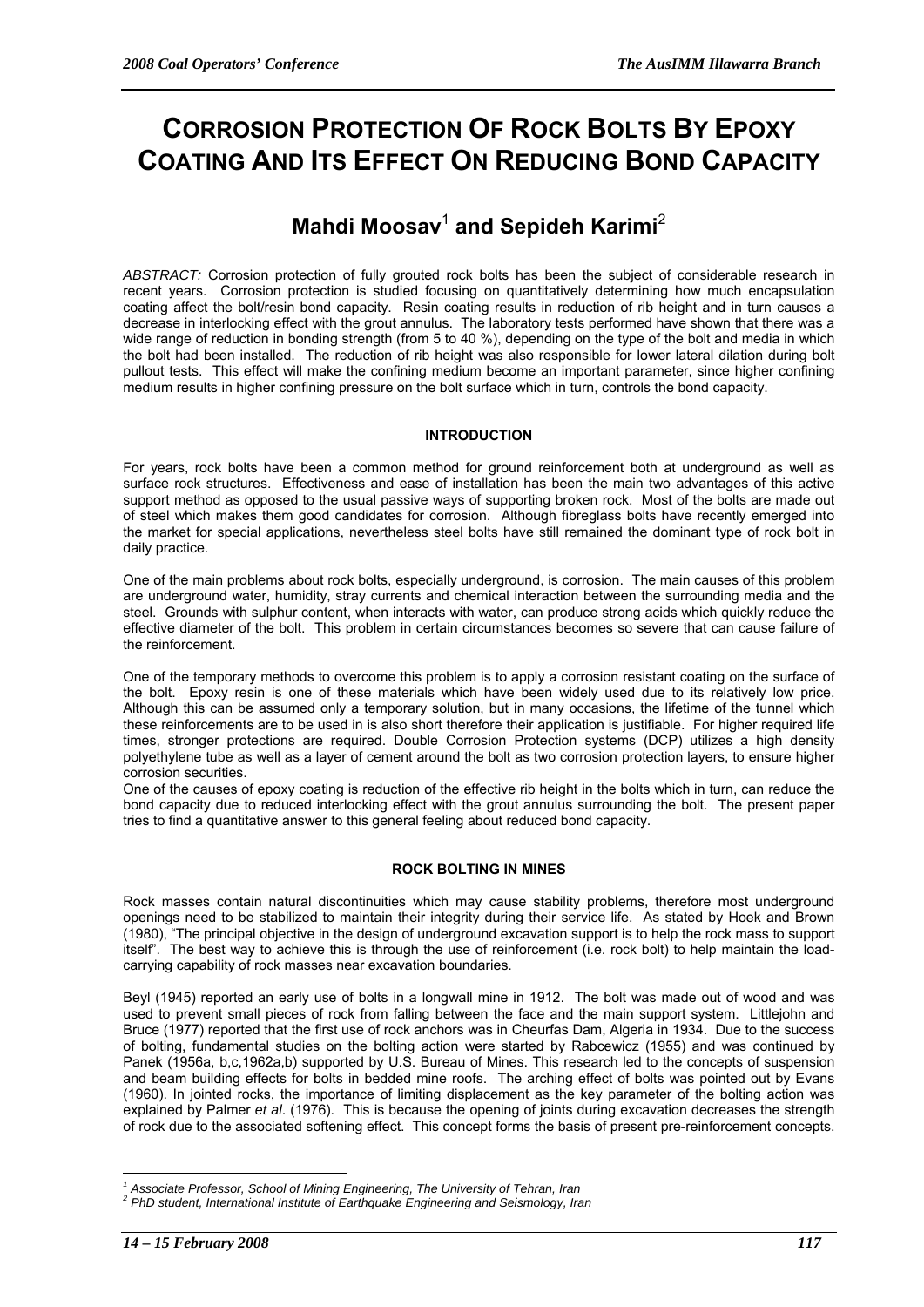It was noted that pre-placement of bolts can decrease the deterioration of the internal rock mass strength resulting from joint dilation.

Rock bolting is currently a usual practice in most of the coal mines due to the limited required length for the reinforcing rock layers and the request for high installation speed as a prerequisite for increasing production time. Most of the rock bolts use resin capsules as a bonding agent to the rock which facilitates faster process and reduces time for the whole supporting cycle.

#### **CORROSION MECHANISM**

Corrosion is defined as defect on material (usually metals) properties due to their interaction with the surrounding media. By this definition, wear, abrasion, scratch and fatigue which have mechanical cause are excluded. It is worth noting that the word "rust" is used only for Iron which is an interaction with water and Oxygen. In another words, other metals will corrode but do not rust.

The main chemical mechanism in steel corrosion is as follows:

$$
Fe + H_2O + \frac{1}{2}O_2 \rightarrow Fe(OH)_2
$$

So if anyone of the main three components (steel, water and oxygen) does not exist, the corrosion would not hannen

In this mechanism, some parameters can have accelerating effects which the most important ones are as follows.

- Temperature: Usually the higher the temperature, the faster the corrosion would be. The hotter points in a material are usually more anodic than the other points so cause accelerated corrosion locally.
- Difference in galvanic potential: When two metals with different galvanic potentials are close to each other, the metal with higher galvanic number acts as anode and corrodes faster so protects the other metal from corrosion.
- Surface smoothness: Metals with rough surfaces usually corrode faster than shiny surfaces.
- Stress: When a material is under tensile stress, it corrodes faster which is believed to be due to the micro cracks generation in the metal. Corrosion will accelerate if the stress level is higher, especially if it is close to the material's elastic limit.

#### **TEST SETUP AND SAMPLE PREPARATIONS**

The bolts used for tests consisted of two types, i.e. 28mm rebar and 28mm continuous thread bar from Dywidag company. The bond length in each sample was 15 cm and the water:cement ratio used for the grout annulus was 0.4. Some of the bolts were covered by epoxy resin while some others were left uncoated to enable comparison of bond reduction. The number of the bolts used in each test class is shown in Table 1.

| Type of bolt                   | Type of confining pipe |           |            |  |  |
|--------------------------------|------------------------|-----------|------------|--|--|
|                                | Steel                  | Aluminium | <b>PVC</b> |  |  |
| CT bar $\Phi$ 28 with Epoxy    |                        |           |            |  |  |
| CT bar $\Phi$ 28 without Epoxy |                        |           |            |  |  |
| Rebar $\Phi$ 28 with Epoxy     |                        |           |            |  |  |
| Rebar $\Phi$ 28 without Epoxy  |                        |           |            |  |  |

**Table 1 - The number of tests performed in each test category.** 

Since the bolts are usually installed in 63.5 mm (2.5 inch) diameter borehole, the laboratory test was designed so that the bolts become surrounded by the same size mould. To confine the bolts, they were put in pipes with internal diameter of 63.5 mm (2.5 inch) and the space between the bolt and the pipe was filled with Portland Cement grout. This test was carried out "constant confining stiffness" condition, meaning that during pull test, the generated pressure at the outer surface of the grout will vary as a function of generated dilation due to ribs. These pipes were made of Steel, Aluminium and PVC, to simulate different rock mass qualities in the laboratory. To associate each pipe to a rock mass with known quality (*i.e. Erm*) equation (1) can be utilized.

$$
k_r = \frac{2E}{(1+v)} \left[ \frac{d_o^2 - d_i^2}{d_i \left[ (1-2v)d_i^2 + d_o^2 \right]} \right]
$$

 $(1)$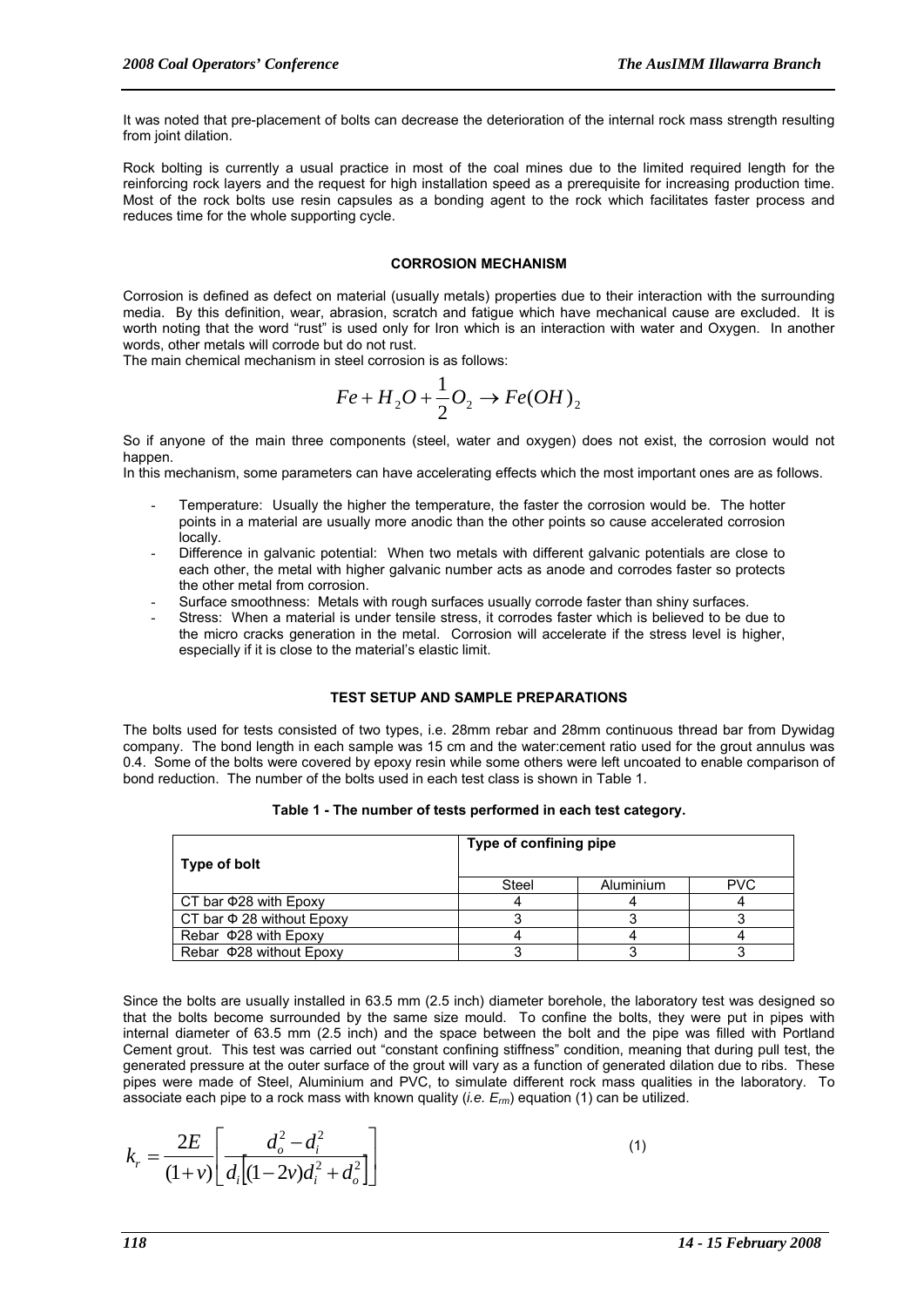In this equation *kr* is the radial stiffness of a pipe with *di* and *do* as its inner and outer diameters and *E* and *v* as the elastic properties of the pipe material. Table 2 shows the radial stiffness of the various pipes used as moulds.



**Figure 1 - Sample preparation.** 

**Table 2 - Radial stiffness of the pipes used as mould.** 

|            | 'GPa` |     | $d_0$<br>(mm) | $a_i$<br>(mm) | (MPa/mm) |
|------------|-------|-----|---------------|---------------|----------|
| Steel      | 200   | .25 | 58.4          | 45.5          | 2110.33  |
| Aluminium  | 72    | .25 | 59.6          | 50.0          | 504.81   |
| <b>PVC</b> |       | .32 | 62.44         | 53.3          | 19.17    |

For a borehole drilled with radius *r* in a rock mass having deformation Modulus and poison's ratio equal to *Er* and *v* respectively, the radial stiffness is:

$$
k_r = \frac{E_r}{(1+v)r}
$$
 (2)

therefore the steel pipe, for example, used in the tests is equivalent to a rock mass having deformation modulus equal to 83 GPa since;

$$
2110.33 = \frac{E_r}{(1+0.25)31.5}
$$
 or  $E_{\tau}$ =83000 MPa.

At the time of pouring cement annulus around the bolts, cylindrical samples were taken from the grout and their mechanical properties were determined after 28 days.

After the grouted bolts were left to cure for 28 days, they were put in the testing setup and were pulled for determination of bond capacity. This consisted of a 600 kN hollow ram jack activated via a hydraulic pump. The loading force is determined using an electrical load cell and the bolt displacement during pull was measured using an electrical displacement sensor (LVDT) with 0.01 mm accuracy at the exit point of the bolt. The whole system was connected to a data acquisition system (DAS) for automatic data collection and storing.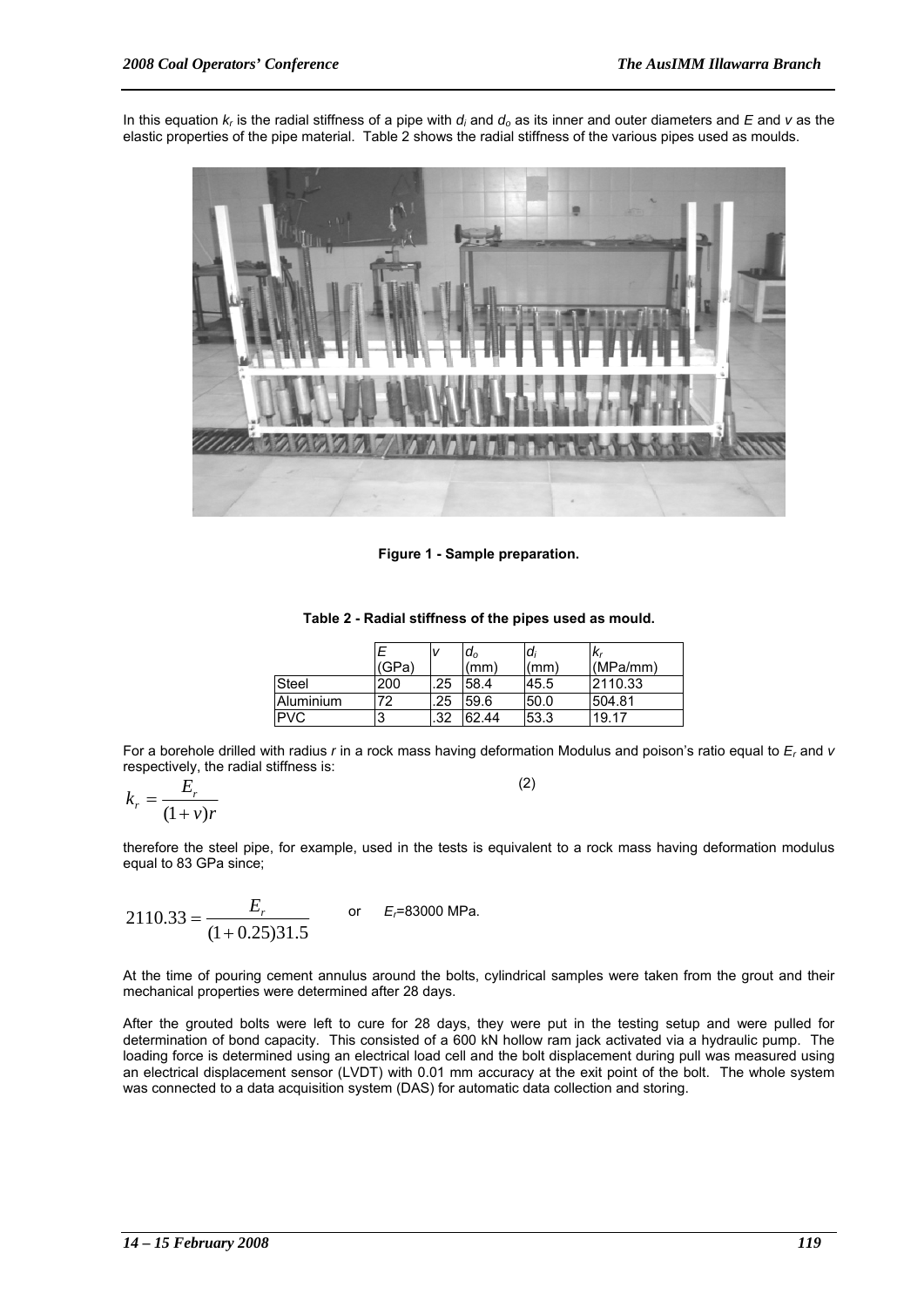

**Figure 2 - Grout samples poured for mechanical properties tests.** 



**Figure 3 - Test setup with the hollow ram jack and DAS system for data collection.** 

## **TEST RESULTS**

Figures 4 through 9 show the comparative results for pullout force for each type of bolt with and without epoxy coating. Note that each graph is the average of the number of tests in that category that was mentioned earlier in Table 1.

Table 3 has summarizes the pull force results for the above tests.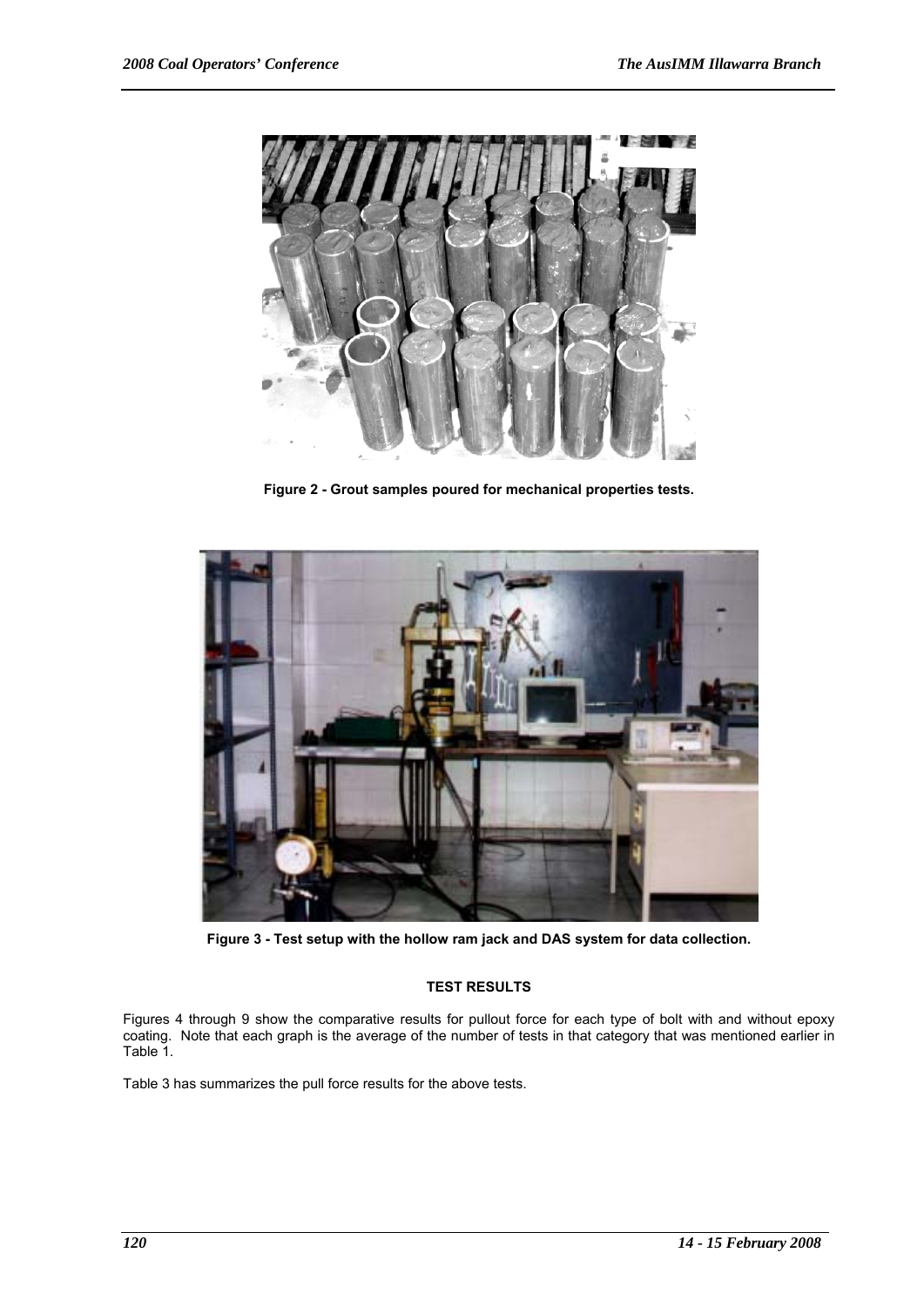#### **Table 3 - Comparison between the maximum pullout forces for the tested samples**

|                                | Type of confining pipe, peak load and pull force reduction due to<br>epoxy coating |                   |                      |                   |                      |                   |  |
|--------------------------------|------------------------------------------------------------------------------------|-------------------|----------------------|-------------------|----------------------|-------------------|--|
| Type of bolt                   | <b>Steel</b>                                                                       |                   | <b>Aluminium</b>     |                   | <b>PVC</b>           |                   |  |
|                                | Peak Load<br>(KN)                                                                  | Reductio<br>$n\%$ | Peak<br>Load<br>(KN) | Reduction<br>$\%$ | Peak<br>Load<br>(kN) | Reductio<br>$n\%$ |  |
| CT bar $\Phi$ 28 with Epoxy    | 110                                                                                | 39                | 88                   | 15                | 54                   | 33                |  |
| CT bar $\Phi$ 28 without Epoxy | 181                                                                                |                   | 104                  |                   | 80                   |                   |  |
| Rebar $\Phi$ 28 with Epoxy     | 152                                                                                | 5.5               | 107                  | 14                | 73                   | 28                |  |
| Rebar $\Phi$ 28 without Epoxy  | 161                                                                                |                   | 125                  |                   | 102                  |                   |  |



**Figure 4 - 28 mm CT bar results for epoxy coated (e) and non epoxy coated (ne) when confined in a steel pipe.** 

**Dyw-28-al**



**Figure 5 - 28 mm CT bar results for epoxy coated (e) and non epoxy coated (ne) when confined in an Aluminium pipe.** 

**Dyw-28-st**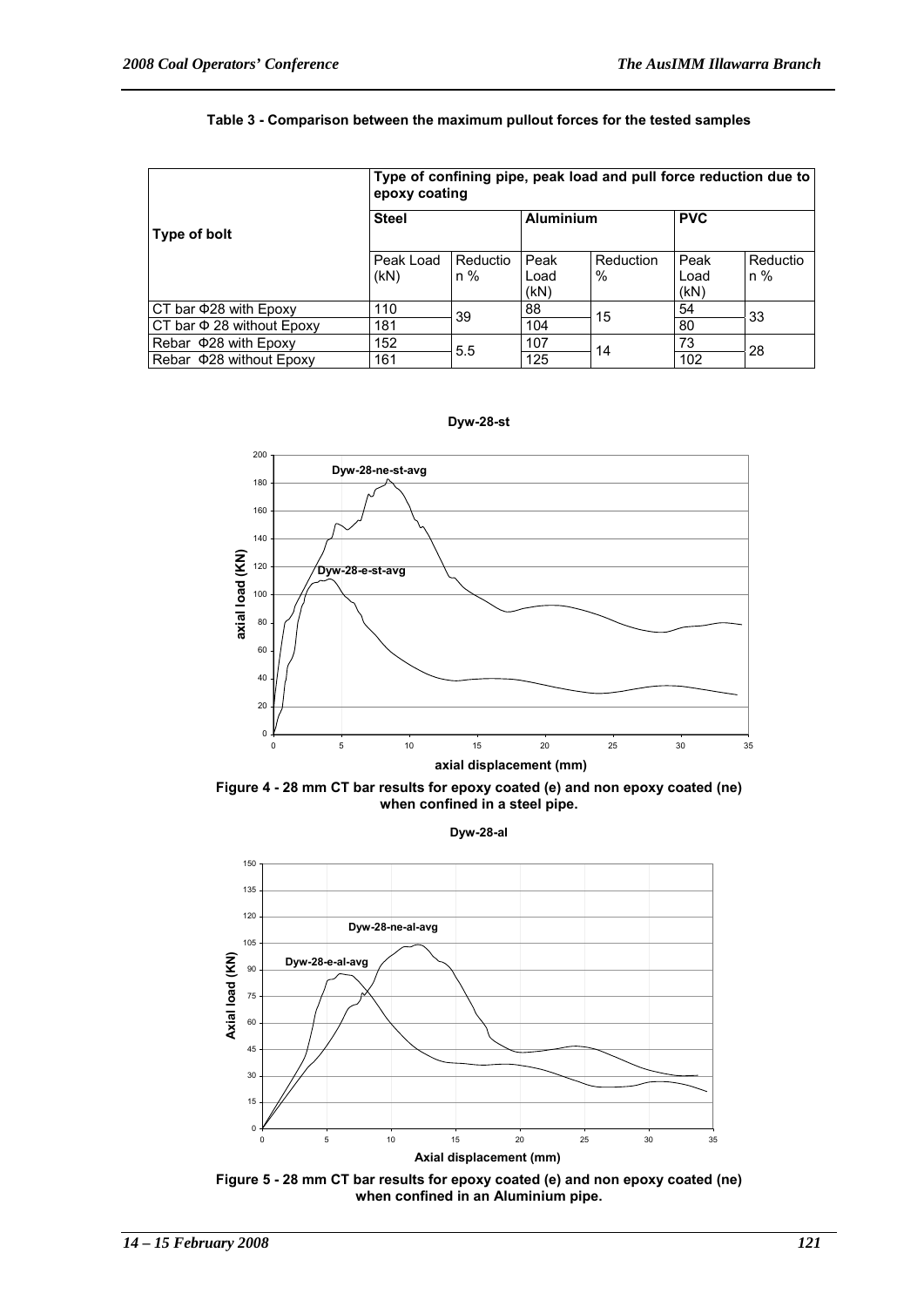



**Figure 6 - 28 mm CT bar results for epoxy coated (e) and non epoxy coated (ne) when confined in a PVC pipe** 



**Figure 7 - 28 mm rebar results for epoxy coated (e) and non epoxy coated (ne) when confined in a steel pipe**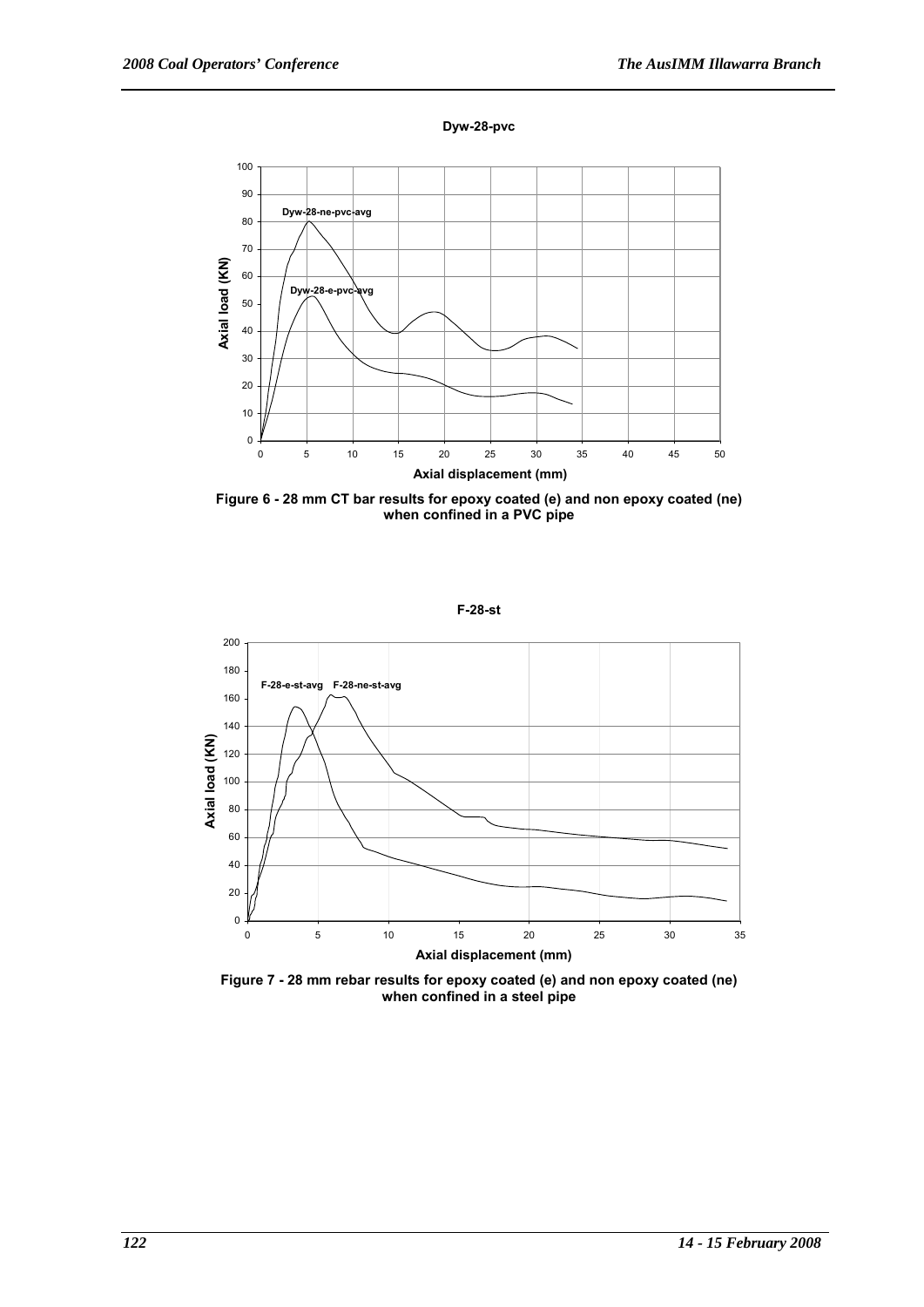

**Figure 8 - 28 mm rebar results for epoxy coated (e) and non epoxy coated (ne) when confined in aluminium pipe.** 



**Figure 9 - 28 mm rebar results for epoxy coated (e) and non epoxy coated (ne) when confined in a PVC pipe.** 

**F-28-pvc**